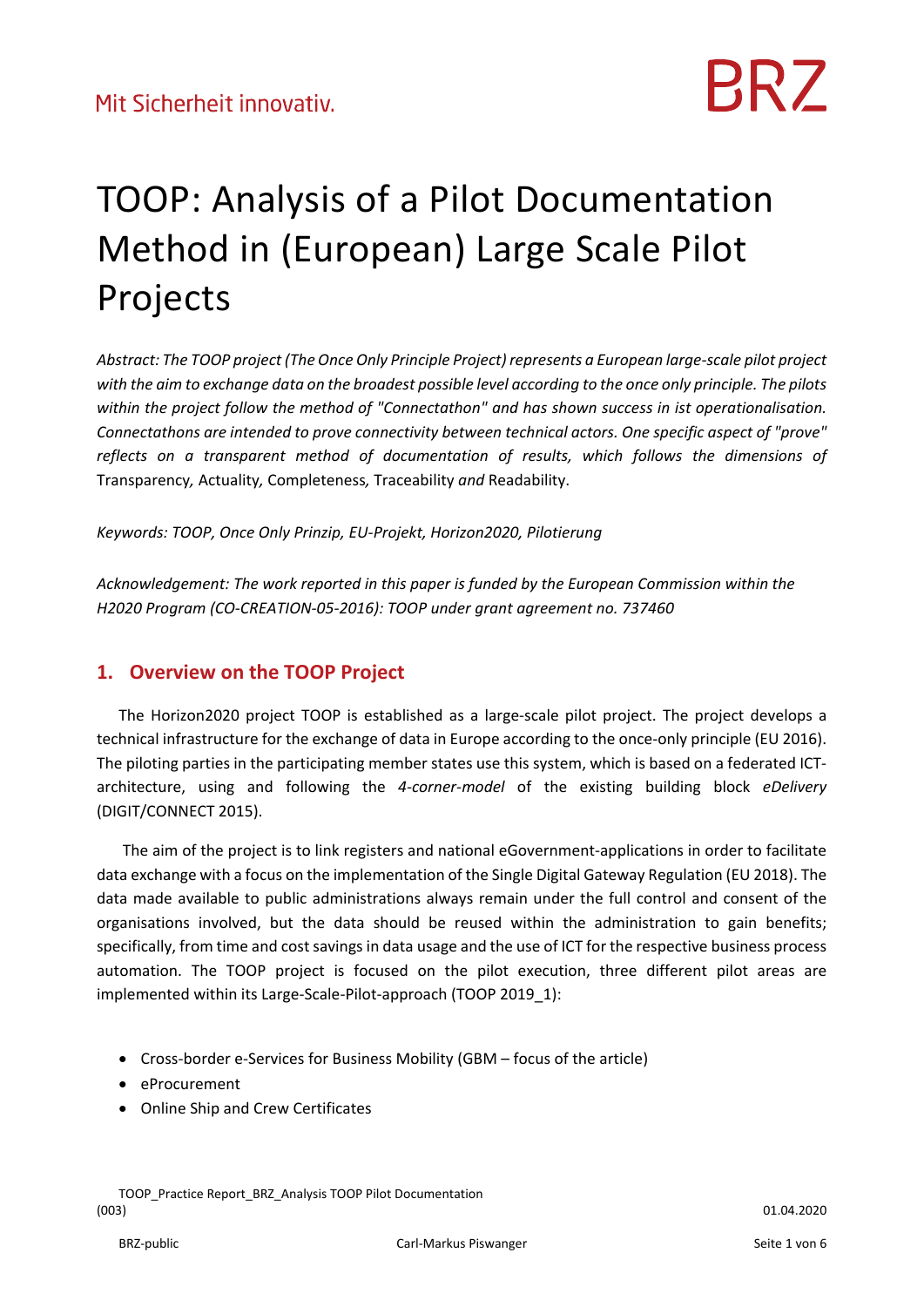# BR7

### **2. Overview on the Instrument of Connectathon**

As a model for the pilot realisation the existing model of *Connectathon* of the IHE was chosen and adapted (IHE 2017). A Connectathon is a procedure to demonstrate interoperability between ICT systems, to prove that the technical specification has been fully and correctly implemented. Therefore, a Connectathon consists of [1] a planning, [2] specific content, [3] a technical implementation and [4] an execution (…and documentation as shown below). A Connectathon also represents a procedure for identifying errors and improving them.

When used in TOOP no negative effects for an error in the implementation arise to the participating parties, but the incentive for improvement. Therefore, a specific concept of this instrument specifically for TOOP was described and adopted for the project. If such improvement is necessary, it may be results in a refinement of the specification or the specific implementation at the participating organisations' side. However, in TOOP project malfunctions must not affect operative ICT‐environment and therefore do not lead to data loss or damage. Thus, the Connectathon in TOOP enables test validation in a controlled and neutral environment; this means that both data providers (called TOOP data providers) and data consumers (called TOOP data consumers) work together on their respective service endpoints in order to establish functional connectivity, but also compatibility with formats and to ensure data attributes and semantics. The Connectathon encourages the partner countries to work closely together to solve the technical problems (TOOP 2019\_2).

### **3. Introduction of an Analysis of Result Documentation of the Pilots**

The Connectathon in TOOP has been established in several iterations based on each other and on a long duration. This approach shows specific challenges for the result documentation; overall in the light of *Open Access to Research Data* of the European Commission, reflecting on Horizon 2020 pilot projects (EC, OPEN ACCESS). With regard to what it meansto effectively align with *Openness*(in access and structure to project data) the following dimensions for an assessment should be considered: [1] *Transparency*, [2] *Actuality* [3] *Completeness*, [4] *Traceability* and [5] *Readability*. This dimensions could be used for an assessment of the quality of documentation.

- *Transparency* means an overall approach of being "open" in data provision
- *Actuality* means an urgent publication to support completeness
- *Completeness* means all the content and is in further connection with traceability
- *Traceability* reflects on the "easy" access of the contents and a comprehensive structure and is in further connection with readability
- *Readability* goes beyond the form, it reflects on the intellectual comprehensibility of the recipients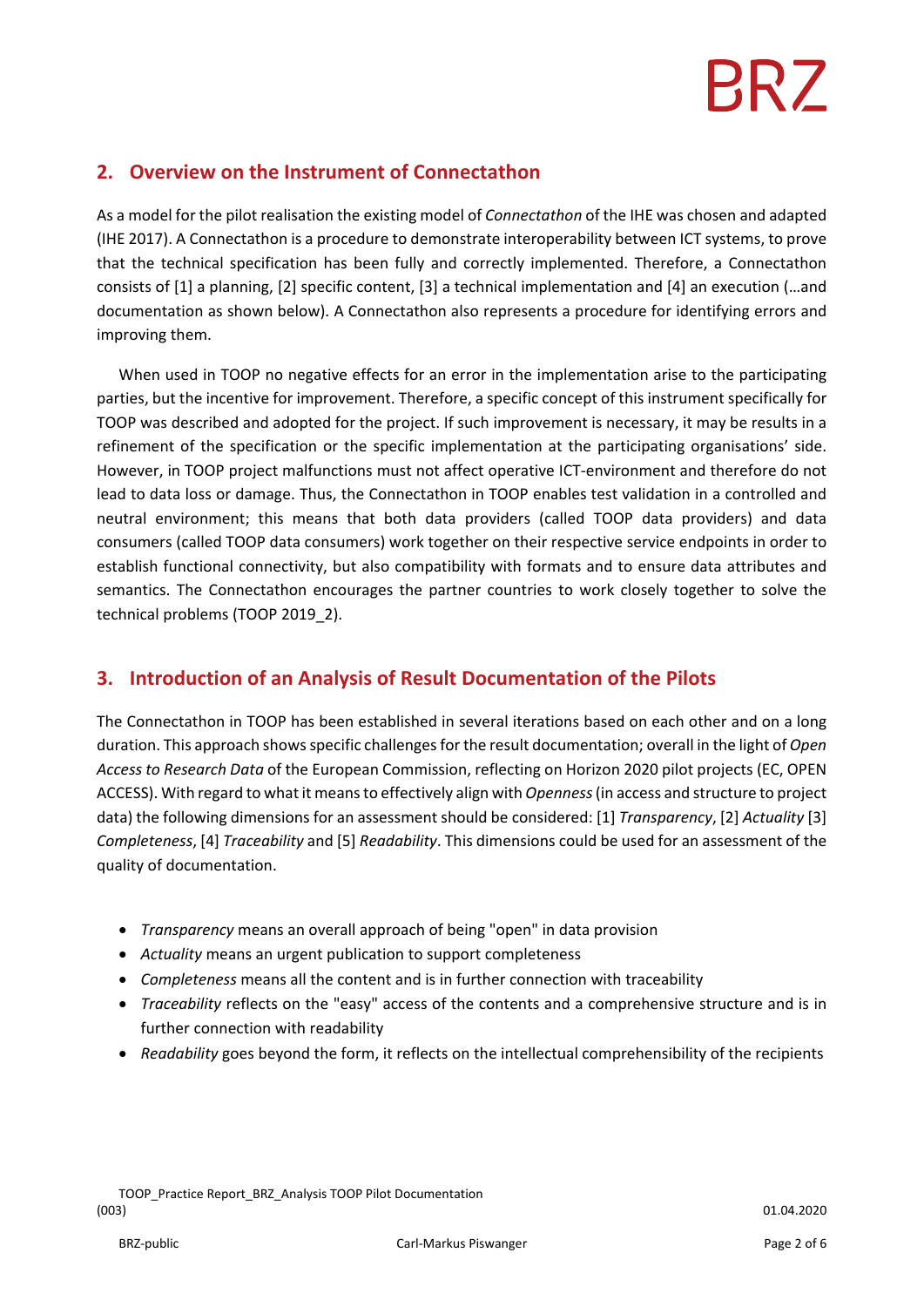# **BRZ**

All data of the pilots and regarding the results are online and accessible (TOOP, Pilot Documentation 1). It is therefore fully *transparent* and of easy reach (website) for all interested persons.

Regarding the *actuality*, all the data from Connectathons are actual due to the fact that the results of the single Connectathon are published as soon as possible. For example: The overview on the results of the Connectathon from March 12, 2020 was online at the same day (TOOP, Pilot Documentation 2).

Regarding the *completeness*, all Connectations until now are published and easily *traceable* within a stringent date‐by‐date documentation. The pilot phase is divided in two Connectathon‐*Sessions* ‐ the *Session 1* from 12/2018 to 02/2020, and the *Session 2* from 05/2019 until now, which is also visible in an easy and comprehensible way. All the Connectathons and the regarding documentation are visible online (TOOP, Pilot Documentation 3).

| Global overview of the results<br>۰                |
|----------------------------------------------------|
| Connectathon - 12.03.2020                          |
| • Connectathon - 27.02.2020                        |
| Connectathon - 20.02.2020 - Maritime pilot<br>٠    |
| Connectathon - 13.02.2020<br>۰                     |
| Connectathon - 03.02.2020<br>۰                     |
| Connectathon - 19.12.2019<br>٠                     |
| Connectathon - 25.11.2019<br>۰                     |
| Connectathon - 11.11.2019<br>۰                     |
| • Connectathon - 28.10.2019                        |
| Connectathon - 10.10.2019<br>۰                     |
| Connectathon - 26.09.2019<br>۰                     |
| • Connectathon - 16.09.2019                        |
| Summer planning<br>٠                               |
| Connectathon - 22.08.2019<br>٠                     |
| Connectathon - 25.07.2019 - Maritime pilot<br>٠    |
| • Connectathon - 04.07.2019                        |
| Connectathon - 27.06.2019<br>٠                     |
| Connectathon - 13.06.2019<br>٠                     |
| • Connectathon - 07,06.2019                        |
| Connectathon - 23.05.2019                          |
| Pre-Connectathon - 16.05.2019                      |
| S1 - Connectathon progress: 12.2018 - 02.2019<br>v |
| Tests results updated - 21.02.2019<br>٠            |
| Connectathon - 14.02.2019<br>٠                     |
| • Connectathon - 07.02.2019                        |
| • Connectathon - 31.01.2019                        |
| Pre-connectathon 20.12.2018<br>۰                   |

**Figure 1: Structure of date‐by‐date documentation of each Connectathon** 

The most important dimension, beside of transparency constitutes the *readability* of published data. Therefore, each Connectathon is described in detail, first from the overview, followed by a table the

TOOP\_Practice Report\_BRZ\_Analysis TOOP Pilot Documentation (003) 01.04.2020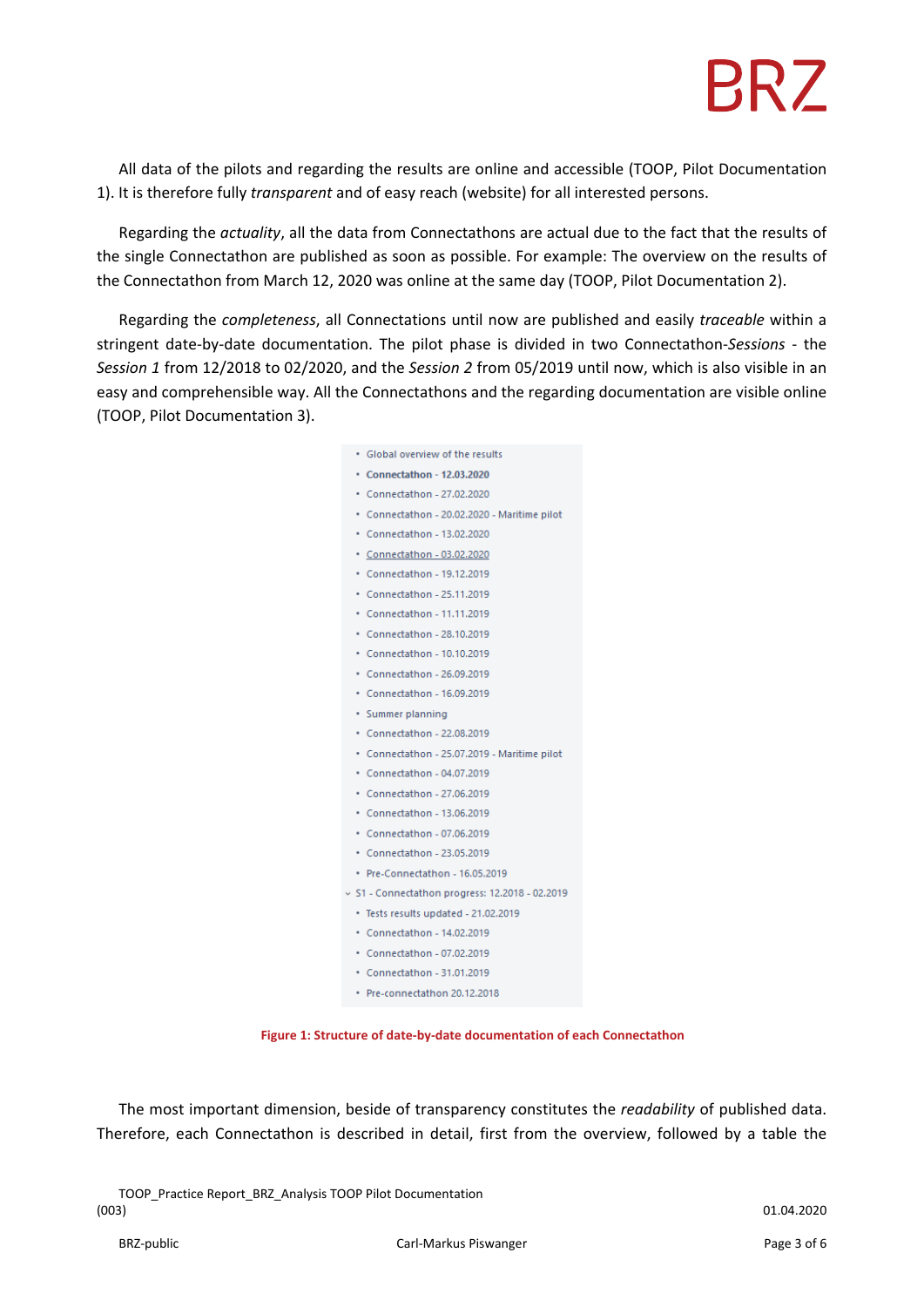# **BRZ**

specific (connection‐)results, supported by a comprising and easy conceivable graphical visualisation. For example, the result page of the Connectathon on March 12, 2020 (TOOP, Pilot Documentation 4).

*Form follows function! (Louis Sullivan); i*n this regard it is important to provide a standardised model of documentation of the pilot result for the documentation; strictly following the five dimensions. Furthermore, it is of utterly importance for an additional dimension, which comes into play when considering the ongoing progress of the pilots: the *comparability*. Hence, a measuring system is necessary to determine the success of each connectivity trials within the former trials. Therefore, TOOP project has developed a threefold division in the result classification: [1] passed, [2] partly passed and [3] failed. All trials between the member states participants' where graded following this system and also commented with qualified information, which resulted in a traceable and comparable result documentation, as depicted as an example in the figure below (TOOP, Pilot Documentation 5).

| Connectathon results on 03.02.2020 |                                   |                                                              |  |
|------------------------------------|-----------------------------------|--------------------------------------------------------------|--|
| <b>Result valid</b><br>identifier  | <b>Result false</b><br>identifier | Comment                                                      |  |
| Passed                             | Passed                            | Takes time to display the result the first time (2min)       |  |
| Partly passed                      | Partly passed                     | Invalid: global error message needed                         |  |
| Passed                             | Passed                            | Delay with first invalid identifier                          |  |
| Passed                             | Passed                            |                                                              |  |
| Passed                             | Passed                            | Error message: 004 - unavailable. Global error 001 or<br>004 |  |
| Passed                             | Passed                            | Check new concept names                                      |  |
| Passed                             | Partly passed                     | Invalid: global error message needed                         |  |
| Passed                             | Passed                            |                                                              |  |
| Failed                             |                                   | Timeout                                                      |  |
| Passed                             | Passed                            |                                                              |  |
| Passed                             | Passed                            |                                                              |  |
| Passed                             | Partly passed                     | Miss global error message                                    |  |
| Partly passed                      | Failed                            | Data retrieved but timeout and not displayed                 |  |
| Passed                             | Passed                            |                                                              |  |
| Passed                             | Passed                            |                                                              |  |
| Partly passed                      | Passed                            | <b>Timeout issue</b>                                         |  |
| Passed                             | Partly passed                     | Miss global error message                                    |  |
| Partly passed                      | Failed                            | Data retrieved but timeout and not displayed                 |  |
| Passed                             | Passed                            |                                                              |  |

#### **Figure 2: Structure of result classification**

TOOP\_Practice Report\_BRZ\_Analysis TOOP Pilot Documentation (003) 01.04.2020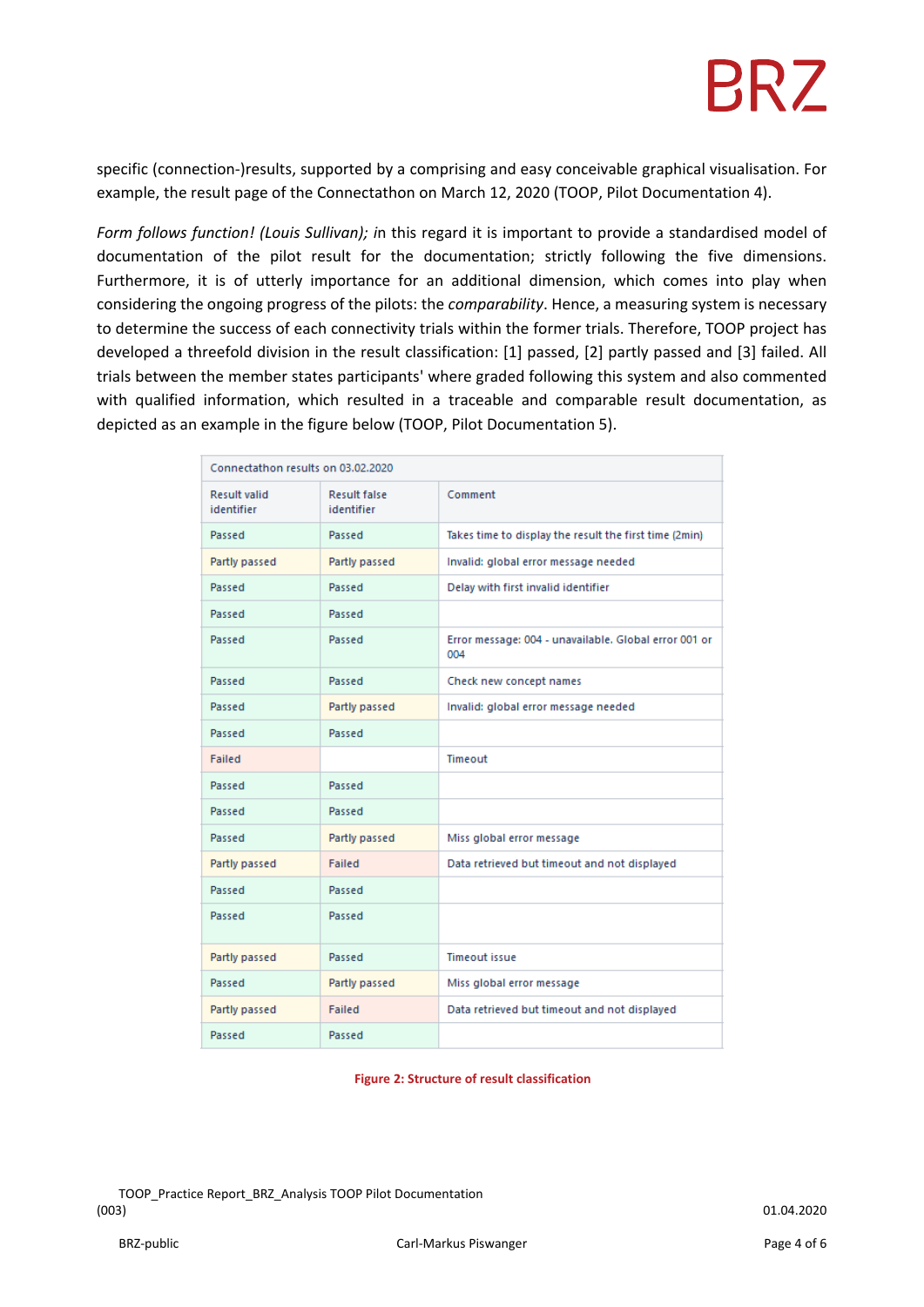### **4. Conclusion**

TOOP project has adopted the instrument of Connectathon for the pilot operation and has established a structure of documentation, which almost entirely followed the five dimensions of *transparency, actuality, completeness, traceability* and *readability*. Furthermore, the structure allows the user to *compare* the progress of the pilot within the Connectathons to a very large extent. This documentation of results has been followed *consistently* since the beginning of the pilot execution.

From the perspective of a piloting member state this documentation of results provides a holistic view and thus supports the improvement process at all. Therefore, the authors recommend both the pilot instrument as such and overall the method of documentation of results *as a model for further adoption in this kind of dislocated and widespread pilot projects, such as Large‐Scale‐Pilot projects*.

#### **References**

(EU 2016): https://eur‐lex.europa.eu/legal‐content/EN/TXT/HTML/?uri=CELEX:52016DC0179&from=EN.

(DIGIT/CONNECT 2015) European Commission DG Digit and DG Connect (2015) Introduction into the Connecting European Facility eDelivery Building Block

(EU 2018) European Parliament and the Council (2018) REGULATION (EU) 2018/1724 OF THE EUROPEAN PARLIAMENT AND OF THE COUNCIL of 2 October 2018 establishing a single digital gateway to provide access to information, to procedures and to assistance and problem‐solving services and amending Regulation (EU) No 1024/2012

(TOOP 2019\_1) Piswanger, C.‐M., & Zehetner, C. (2019) *A Shortcut on "The Once Only Principle Project"*. Jusletter IT 21. Februar 2019 - https://jusletter-it.weblaw.ch/issues/2019/IRIS/a-shortcut-on---thed0b9171939.html ONCE&login=false (IRIS Conference)

(IHE 2017) IHE Europe (2017) Whitepaper on Connectathon

(TOOP 2019\_2) Lampoltshammer, T., & John, K., & Helger, P., & Piswanger, C.‐M. (2019) *Connectathons ‐ A Sustainable Path Towards Development in European Large‐Scale Pilots.* Proceedings of Ongoing Research, Practitioners, Posters, Workshops, and Projects of the International Conference EGOV‐CeDEM‐ePart 2019*, 207‐214*

(EC OPEN ACCESS) https://ec.europa.eu/research/participants/docs/h2020‐funding‐guide/cross‐cutting‐ issues/open-access-dissemination\_en.htm

(TOOP Pilot Documentation 1‐5) Specific pages of the TOOP pilot documentation ‐ viewed latest on March 25, 2020 for this article

- 1) http://wiki.ds.unipi.gr/display/TOOPPILOTS/
- 2) http://wiki.ds.unipi.gr/pages/viewpreviousversions.action?pageId=77267276
- 3) http://wiki.ds.unipi.gr/display/TOOPPILOTS/Testing+reporting